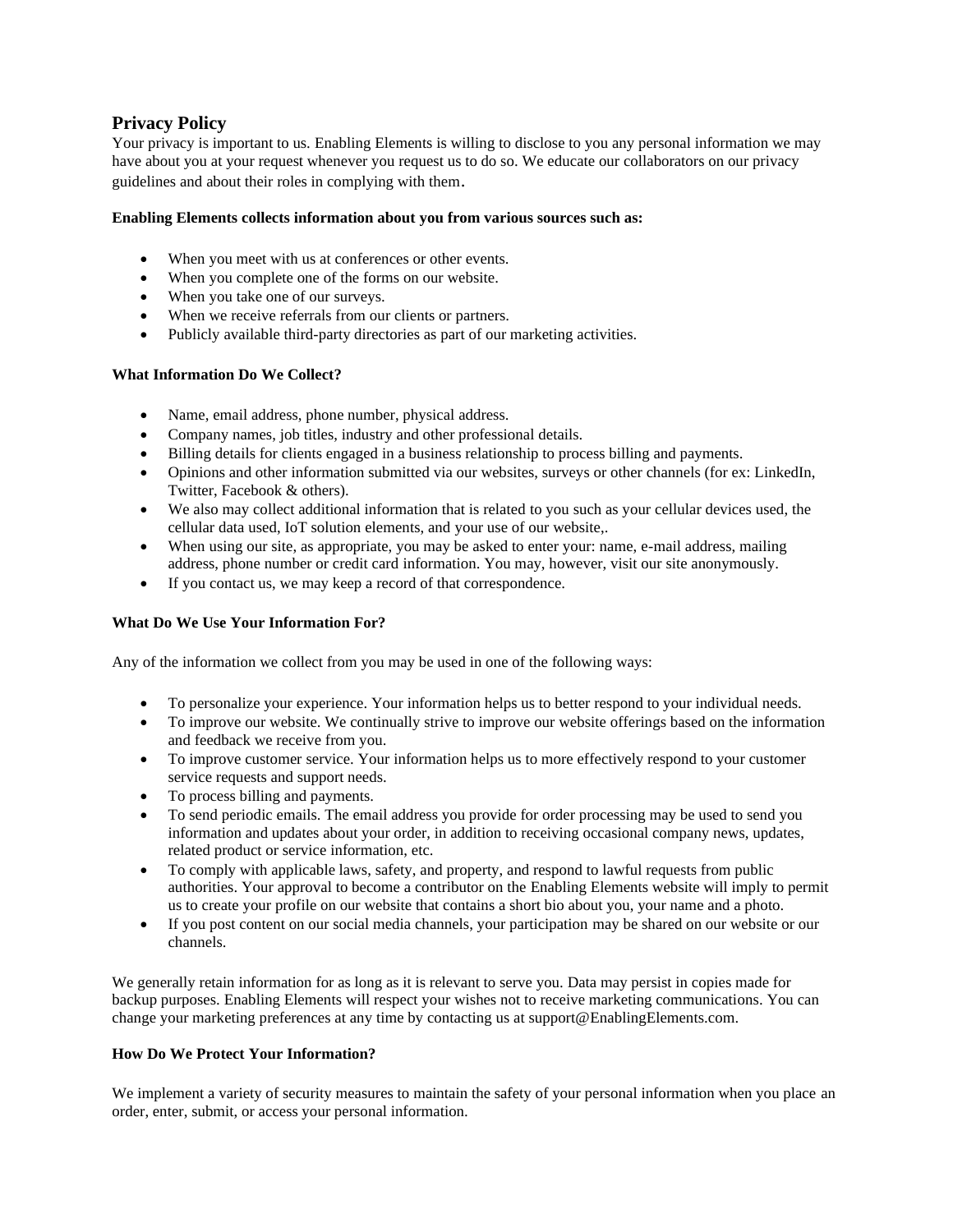We offer the use of a secure server. All supplied sensitive/credit information is transmitted via Secure Socket Layer (SSL) technology and then encrypted into our payment gateway provider's database only to be accessible by those authorized with special access rights to such systems and are required to keep the information confidential.

After a transaction, your private information (credit cards, social security numbers, financials, etc.) will not be stored on our servers.

#### **Do We Use Cookies?**

Yes. Cookies are small files that a site or its service provider transfers to your computers hard drive through your web browser (if you allow) that enables the site's or service provider's systems to recognize your browser and capture and remember certain information.

We may use cookies to understand or save your preferences for future visits.

### **Do We Disclose Any Information to Outside Parties?**

We do not sell, or trade, or otherwise transfer to outside parties your personally identifiable information. This does not include trusted third parties who assist us in operating our website, conducting our business, or servicing you, so long as those parties agree to keep this information confidential. We may also release your information when we believe release is appropriate to comply with the law, enforce our site policies, or protect ours or others rights, property, or safety. However, non-personally identifiable visitor information may be provided to other parties for marketing, advertising, or other uses.

#### **Third-Party Links**

Occasionally, at our discretion, we may include or offer third-party products or services on our website. These thirdparty sites have separate and independent privacy policies. We, therefore, have no responsibility or liability for the content and activities of these linked sites. Nonetheless, we seek to protect the integrity of our site and welcome any feedback about these sites.

### **California Online Privacy Protection Act Compliance**

Because we value your privacy we have taken precautions to comply with the California Online Privacy Protection Act. We, therefore, will not distribute your personal information to outside parties without your consent.

As part of the California Online Privacy Protection Act, all users of our site may make any changes to their information at any time by logging into their control panel and going to the 'Account' page.

#### **Children's Online Privacy Protection Act Compliance**

We comply with the requirements of COPPA (Children's Online Privacy Protection Act), we do not knowingly collect any information from anyone under 13 years of age. Our website, products, and services are all directed to people who are at least 13 years old or older.

## **Your Consent**

By using our site, you consent to our online privacy policy.

## **Changes to Our Privacy Policy**

If we decide to change our Privacy Policy, we will post those changes on this page.